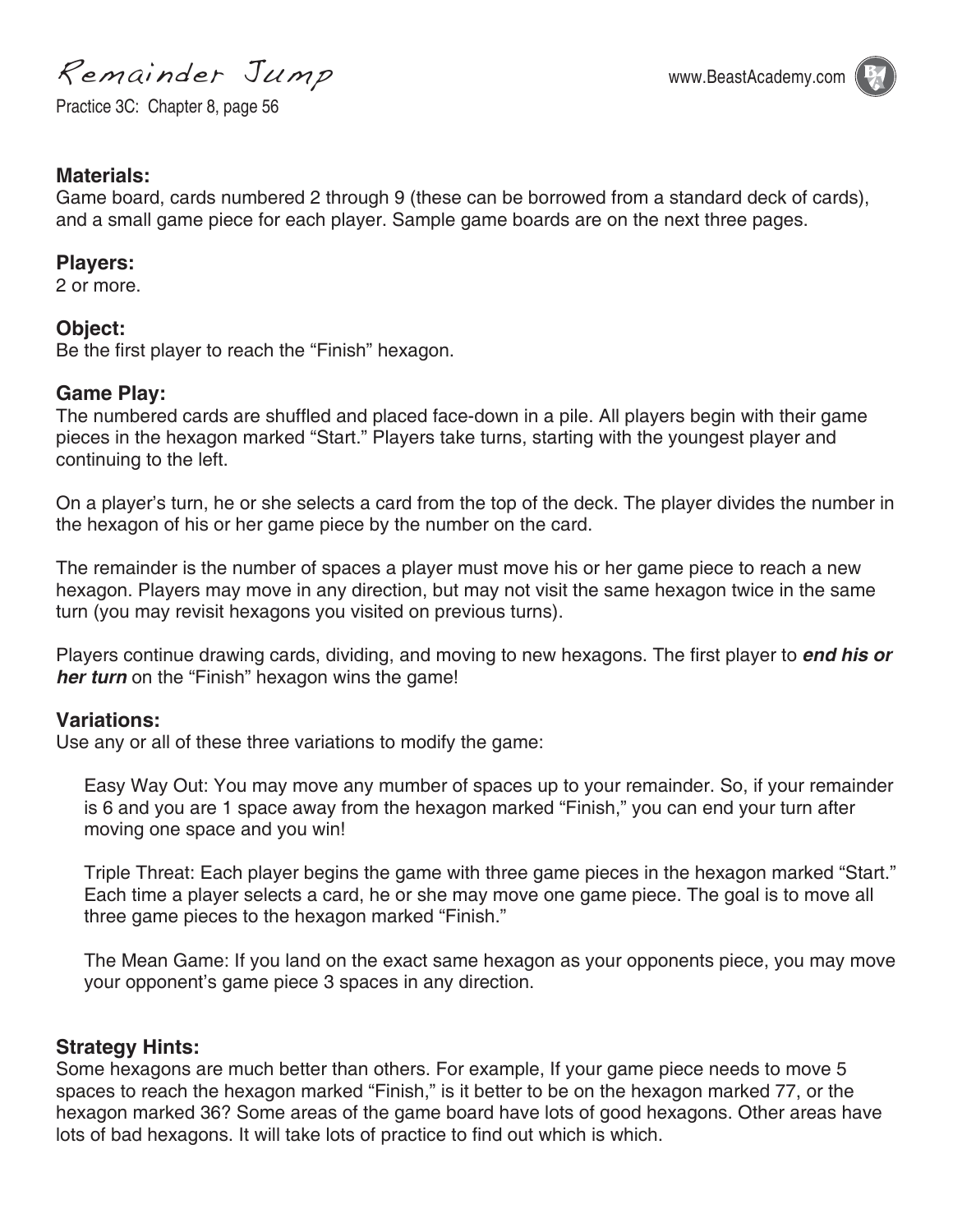Remainder Jump www.BeastAcademy.com

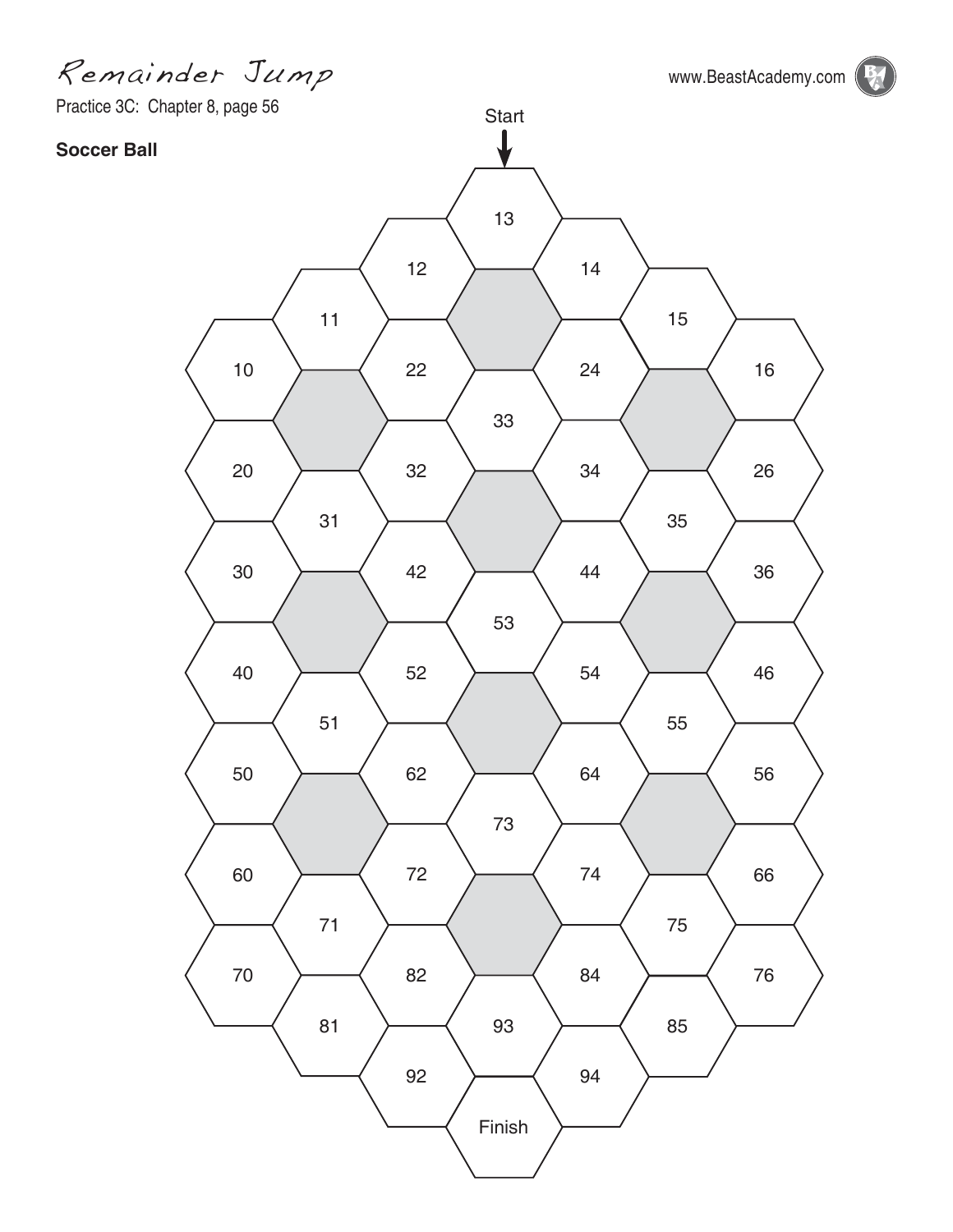Remainder Jump www.BeastAcademy.com

**B** 

Practice 3C: Chapter 8, page 56

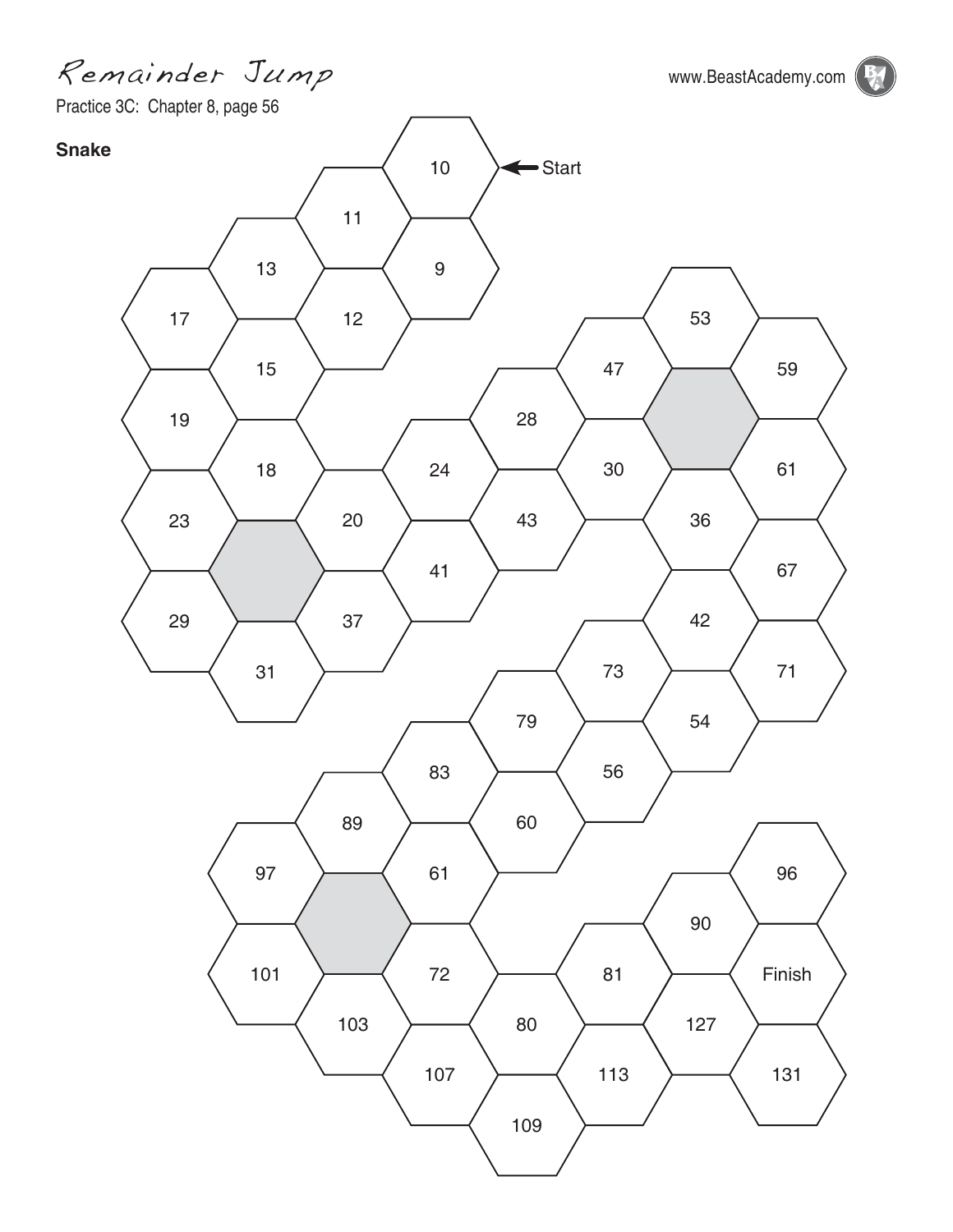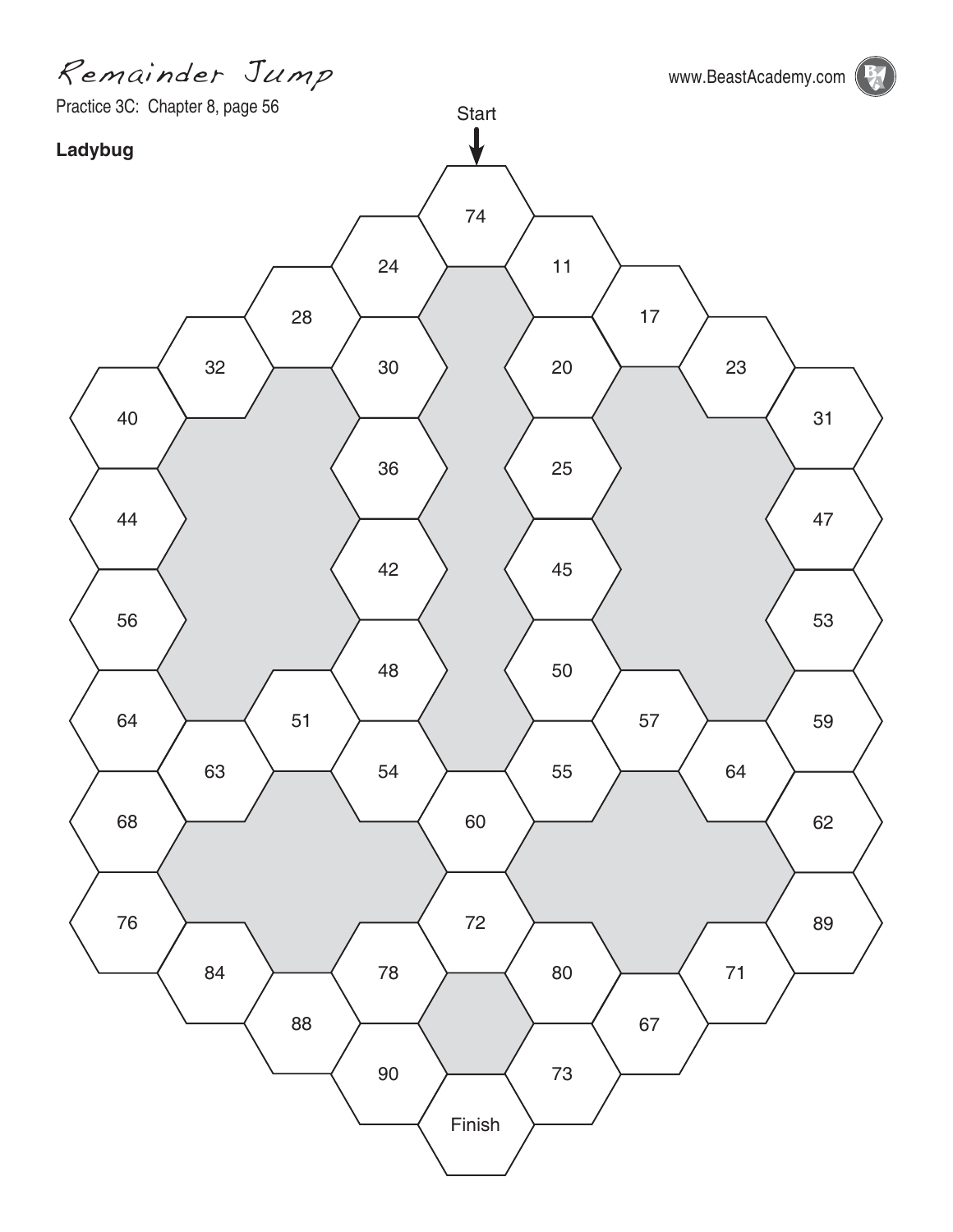Remainder Jump www.BeastAcademy.com